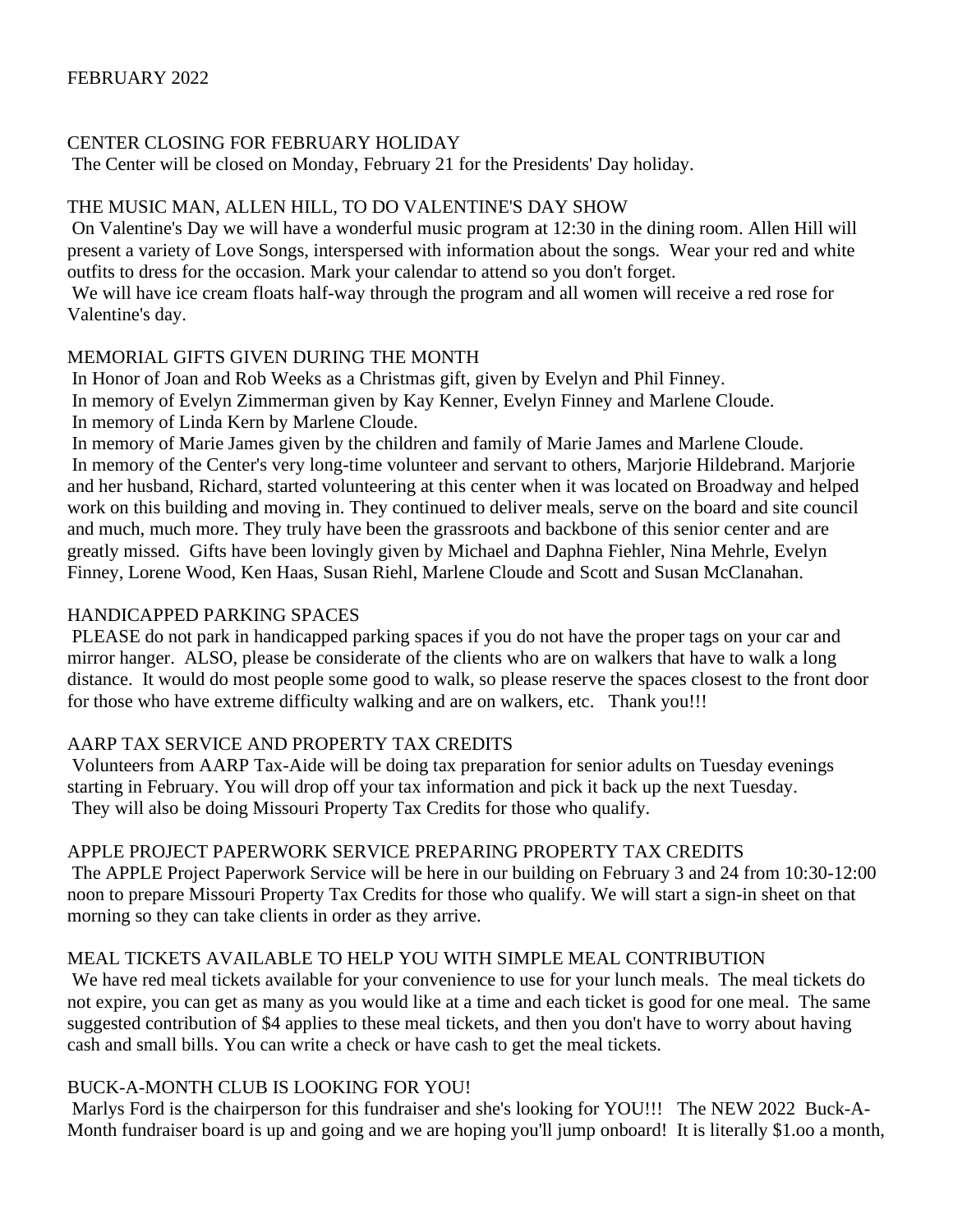or \$12.oo per year. Everyone can afford \$1.oo per month, so please join in and let's fill the board up this year!

As a reminder, the income from this simple fundraiser helps to go toward the upkeep and maintenance of our wonderful building. So please, everyone do your part by giving today!

# MEAL SUGGESTED CONTRIBUTION RATE INCREASE

It's been a long time coming, but we have been forced by the rising costs of doing business, to increase the contribution rate for the meals. The actual cost to produce the meal is about \$7.00 per meal. Your part is only \$4.oo toward the total cost of the meal. You are not paying for the meal, you are contributing toward the total cost of the meal. \$4.oo is a bargain! Choice of two entree items, side dishes, choice of dessert and a drink... no tax and no tip... all for only a minimal \$4.oo contribution toward the cost of the meal. Such a great deal!

Many of you have been so wonderful to be generous even before we increased the contribution rate, and we appreciate you so much.

# WINTER WEATHER CLOSINGS

We have many new clients that have not been with us during the winter months, so we need to tell you about how we handle winter weather closings.

If Cape Public Schools close for inclement weather, then we close as well. If this would occur during their holiday break, we will make our own decision as to close or not.

Watch KFVS12 for our closing and it will be listed as Cape Senior Center. You can also tune into KZIM Radio at AM960 for winter weather closings.

Many times, the streets may be fine to travel on, but it is the sidewalks, steps and porches of over 200 home delivered meal clients we have to deliver to that is the problem. We take precaution with our meal delivery volunteers if conditions are slick and icy.

## **ACTIVITIES**

- 1 Exercise class, 9:30-10:15
	- Site Council 9:30 am to decorate, meeting immediately following
- 2 Chair Yoga, 12:30
- 3 APPLE Project Paperwork Service, 10:30-12:00 noon, Property Tax Credits service Exercise Class, 9:30-10:15 Bible Study, 10-11:00 Raffle, 11:45
- 4 Bingo, 12:30, Edward Jones, Timothy Domian, Financial Advisor
- 8 Exercise Class, 9:30-10:15
- 9 Chair Yoga exercise, 12:30
- 10 Exercise Class, 9:30-10:15 Bible Study, 10-11:00 Raffle, 11:45 Blood Pressures, 10-11:00, Legacy Hospice
- 11 Bingo, 12:30, Arnold Insurance Group
- 14 Love Songs by Allen Hill music program, 12:30, ice cream floats, roses for the ladies and great music!
- 14 Exercise Class, 9:30-10:15
- 15 Foot Clinic, by appointment only Exercise Class, 9:30-10:15 Board Meeting, 12:45 in the TV room!
- 16 Chair Yoga, 12:30 Blood Pressures, 10-11:00, sponsored by Crown Hospice
- 17 Exercise Class, 9:30-10:15